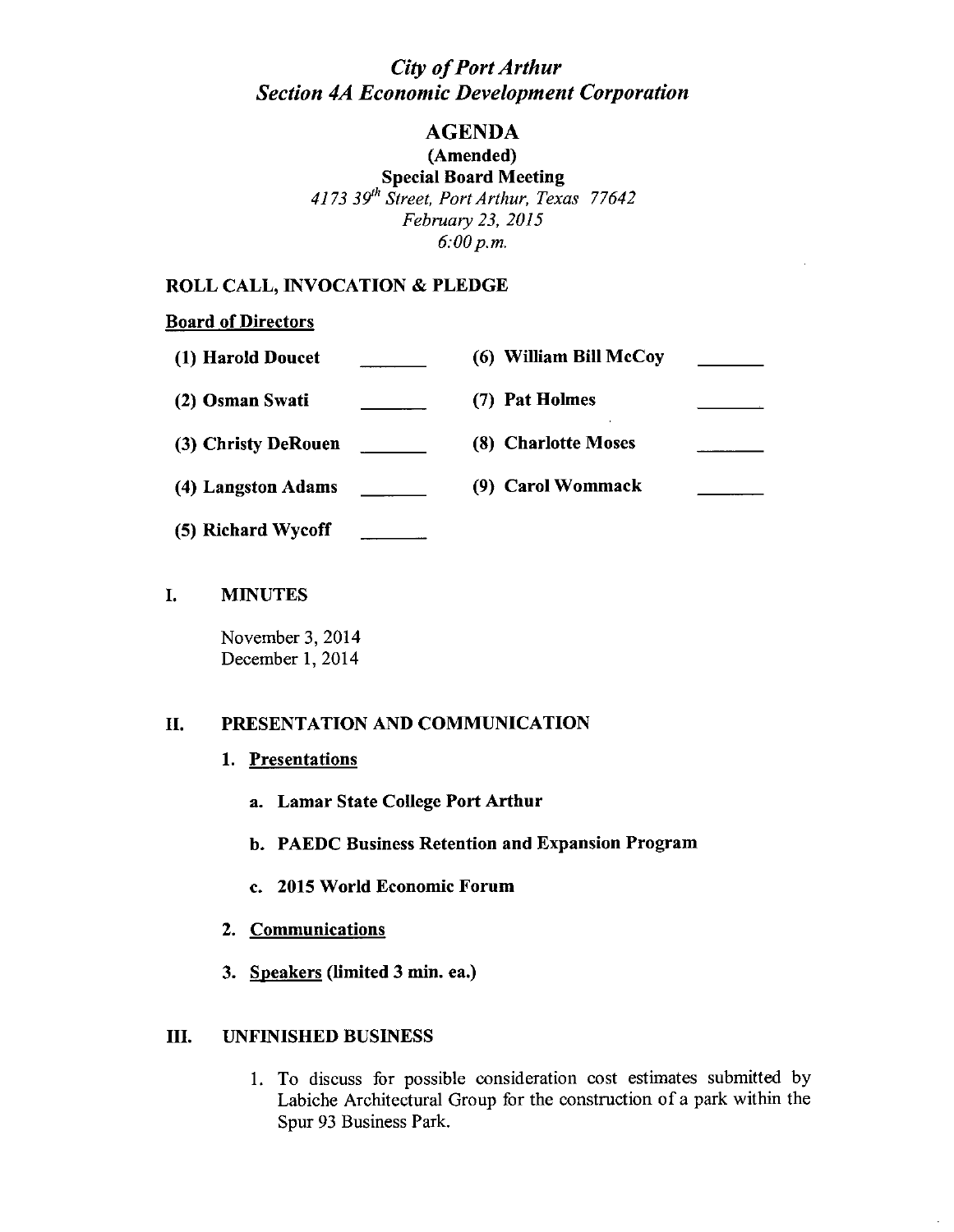## **IV. CONSENT AGENDA ITEMS** None

## **V. NON - CONSENT AGENDA ITEMS**

- 1. To discuss for possible consideration PAEDC level of funding for Lamar State College Student Housing.
- 2. To discuss for possible consideration the sale land to Clay Development in the Spur 93 Business Park.
- 3. To discuss for possible consideration award of a contract and an Agreement for the Commercial Leasing and Property Management Services of the building at 501 Procter St.
- 4. To discuss for possible .consideration award of a contract and an Agreement for the Janitorial Services for the building at 501 Procter St.
- 5. To discuss for possible consideration renewal of the Pre-Employment Agreement with Port Arthur Manufacturing for two additional preemployment positions.
- 6. To discuss for possible consideration the price per acre of land in the Spur 93 Business Park.
- 7. To discuss for possible consideration entering into service agreement with Multiview for a targeted campaign.

## **VII. REPORTS**

- 1. Bylaws Subcommittee
- 2. Marketing & Business Recruitment
- 3. Employment & Training
	- a) Pre-Employment
		- b) On-The-Job Training
		- c) Workforce Training
			- a. Team Fabricator
			- b. Lamar State College
- 4. Business Operations, Retention and Expansion

 $\mathbb{R}^2$ 

- 5. Financial
- 6. CEO's Report
	- a. Retail Summary
	- b. Quarterly Sales Tax Report
	- c. 501 Procter St.